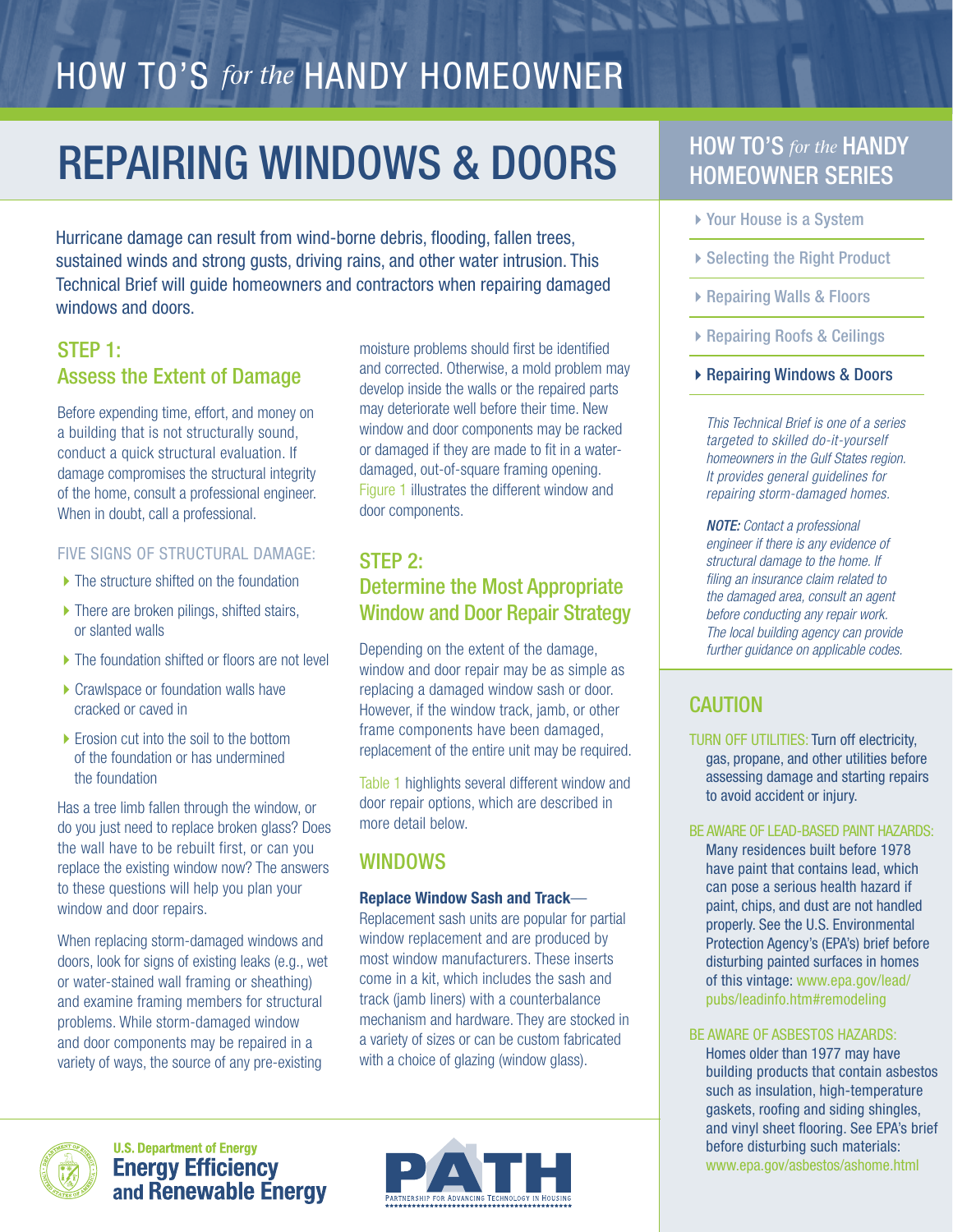# REPAIRING WINDOWS & DOORS

# WINDOW & DOOR REPAIR

#### STEP 1:

Assess the extent of damage

### STEP 2:

Determine the most appropriate window and door repair strategy

#### STEP 3:

Select replacement windows and doors

#### STEP 4:

Properly apply flashing, caulking, and sealants

#### STEP 5: **Weatherstrip**

STEP 6: Hurricane shutters

#### Figure 1. Window and Door Terminology 6 STEPS FOR







#### Table 1. Window and Door Repair Options

#### Only door lockset and/or hinge hardware is damaged:

▶ Replace door lockset and hinge hardware

#### Some window/door components are damaged, but frame and surrounding wall are undamaged, plumb, and square

- ▶ Replace window glass, sash, track, and/or sill
- $\blacktriangleright$  Install new secondary window (which includes thin retrofit frame) within existing window frame
- $\blacktriangleright$  Install new door in existing door frame and weatherstrip
- **Install new secondary door (which includes**) thin retrofit frame) within existing door frame

#### Window/door components and frame are damaged, but surrounding wall is undamaged, plumb, and square

- $\triangleright$  Completely replace existing window assembly, including frame
- $\triangleright$  Completely replace existing door and frame with new pre-hung door

#### Window/door components, frame, and surrounding wall are damaged

- ▶ Rebuild/repair wall surrounding window/door so that opening is structurally sound, plumb, and square
- $\triangleright$  Completely replace existing window assembly, including frame
- ▶ Completely replace existing door and frame with new pre-hung door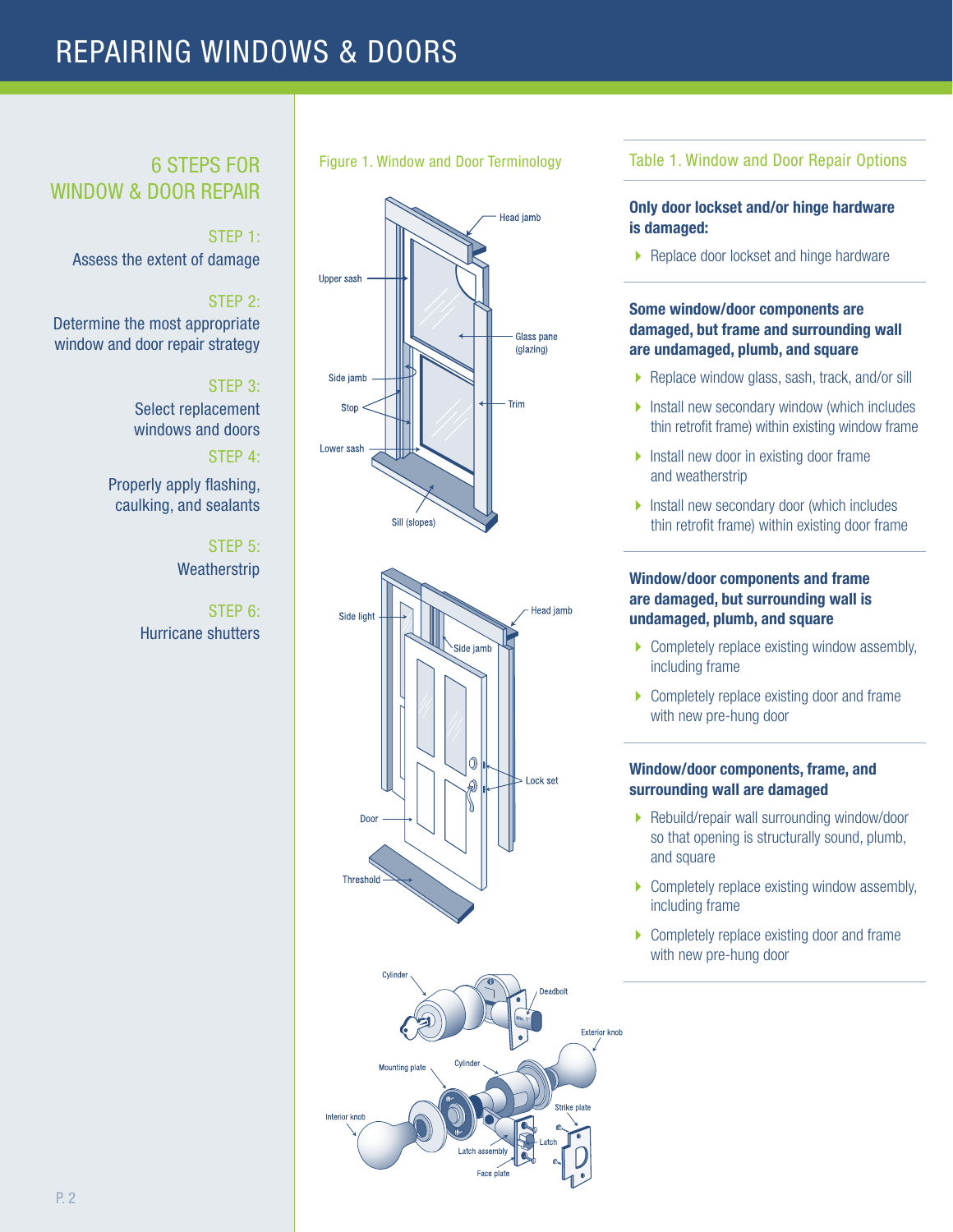#### ADVANTAGES

- ▶ Low degree of effort and skill required for installation.
- ▶ Adjacent surfaces and trim are preserved.

#### DISADVANTAGES

- $\blacktriangleright$  Existing wood frame must be dry and in good condition with no rot, and relatively square with parallel jambs.
- ▶ Partial replacement does not address air leakage around the existing frame or causes of secondary damage that may be found within the wall cavity.

**Install Replacement Sills**—Fallen tree limbs may have damaged the sash and sill, but the rest of the window frame still may be intact. Or, while assessing storm damage to a window, you may discover that a wooden windowsill has deteriorated because of a pre-existing water leak, but the rest of the assembly is in good shape. Replacement sills have been developed expressly for this purpose. Newer replacement sills are made from wood composites and vinyl that better resist the elements and can be worked with conventional carpentry tools.

#### ADVANTAGE

 $\blacktriangleright$  The most economical way to solve a common problem and preserve the weather-tightness of the building.

#### DISADVANTAGE

 $\blacktriangleright$  May serve to hide a more critical problem in which a water leak causing the sill to rot goes unaddressed and continues to damage surrounding materials.

#### Install New Secondary Window within Existing Window Frame—A secondary

window unit includes the sashes and tracks with a pre-assembled narrow frame and is installed within the existing window frame. The most popular secondary replacement windows are vinyl units, but wood and composite models also are available from most manufacturers. These

units are stocked in a variety of sizes or may be custom fabricated with a choice of glazing.

#### ADVANTAGES

- $\blacktriangleright$  This replacement requires patience, but relatively little skill.
- $\blacktriangleright$  The secondary frame may accommodate slightly out-of-square conditions.

#### **DISADVANTAGES**

- $\blacktriangleright$  Secondary frames reduce the size of the glazing area and the available opening, which may be in conflict with applicable building code egress (emergency exit) requirements.
- $\blacktriangleright$  This method does not address air leakage at the existing frame's edge.

#### Completely Replace Existing Window

**Assemblies**—Replacing the entire existing window (including primary frame) is the only option when the existing window frame is damaged beyond reasonable repair or when the surrounding wall requires substantial repair or replacement. However, you may decide to replace the entire existing window, even when it's not absolutely necessary, in order to benefit from the features of new windows, such as modern design, ease of use, and energy efficiency.

#### ADVANTAGES

- $\triangleright$  A new unit provides the longest useful lifespan and significantly improves energy efficiency.
- $\blacktriangleright$  Pre-existing water leaks may be easier to identify and remedy when the existing window frame is removed to expose the rough opening in the wall framing.
- $\blacktriangleright$  Air leakage between the window frame and the rough opening can be sealed with new, more effective materials, such as low-expanding foam.

#### **DISADVANTAGE**

 $\triangleright$  This is usually the most costly and time-consuming alternative.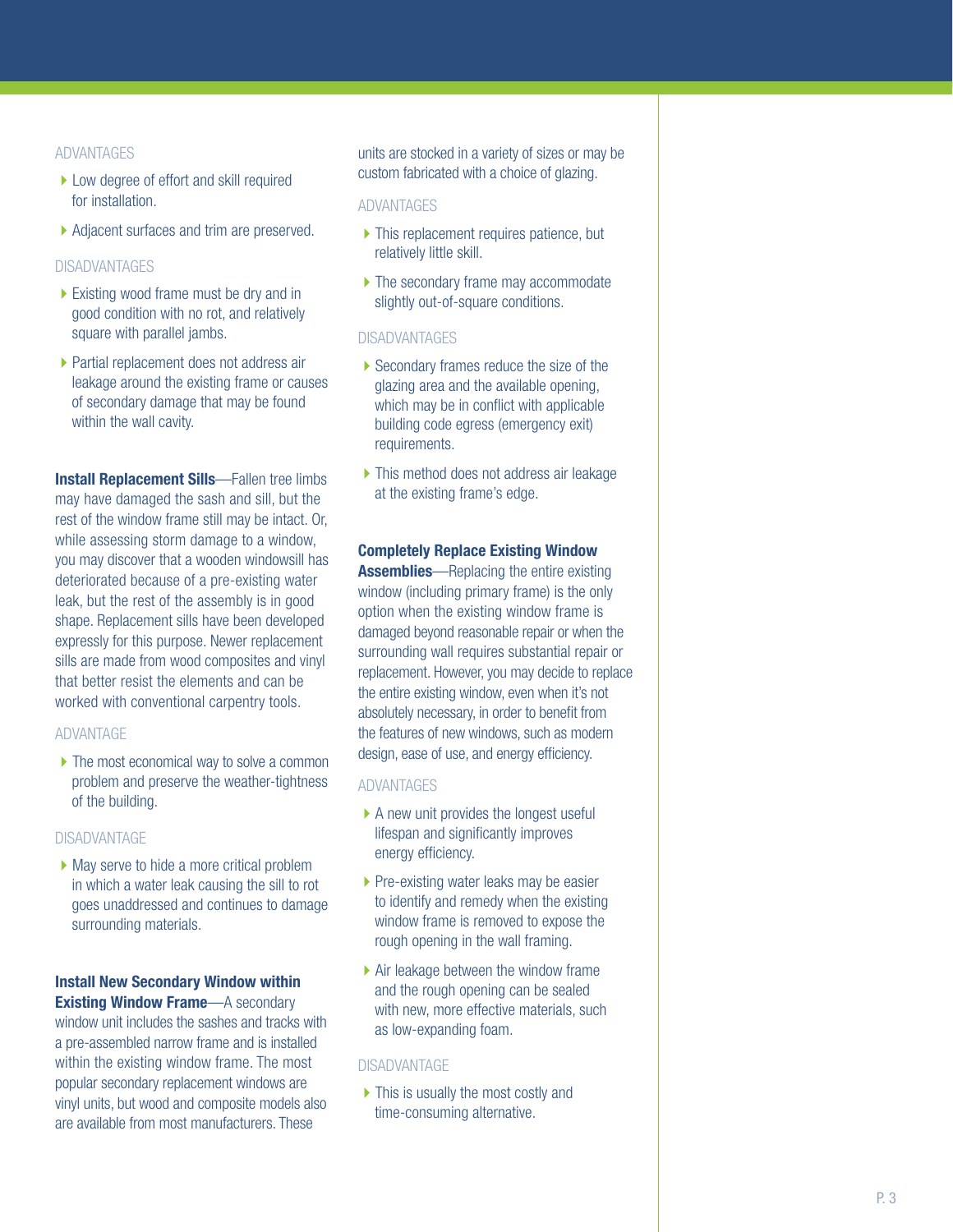#### Figure 2. Reinforcing Plate to Repair Damaged Door





# DOORS

As with windows, storm damage to doors can range from failure of the lockset to destruction of the wall surrounding the door. The following door repair options are listed in order of severity of storm damage.

#### Replace Storm-Damaged Lockset and

**Hinges**—Wind and water can put incredible stress on a door, frequently causing it to blow in. When this happens, the latch or deadbolt usually tears out the strike plate and damages the doorjamb. Hurricane-force winds also can rip the hinges from the door or doorjamb. While damage this severe usually requires that the door be replaced, occasionally damage is limited to the lockset or hinge hardware, which can be replaced. Figure 2 shows a reinforcing plate that allows a damaged door to be repaired. The reinforcing plate slips over the damaged lockset area and has cut-outs for replacement doorknob and lockset hardware. If the existing screws were ripped out of the door or doorjamb, use new screws that are longer and larger in diameter when replacing the damaged hardware.

#### The deadbolt should have a long throw

(at least 1 inch) that should penetrate into the stud framing, not just the doorjamb. To strengthen the hinge side, ensure at least 3 hinges are properly installed with the hinge screws penetrating through the doorjamb into the studs. Installing slide locks (also called head and foot bolts) at the top and bottom of the door will further strengthen the door. Slide locks are absolutely necessary for double doors. Ensure that the locks are mounted securely to the subfloor and door header, not just into the trim.

#### ADVANTAGE

 $\blacktriangleright$  Replacing just the damaged hardware saves time and money and does not require a great deal of expertise.

#### DISADVANTAGE

▶ You may be tempted to replace just the hardware when the door or entire door

assembly should really be replaced. Even with new hardware, a damaged door or doorjamb may cause misalignment, resulting in a door that does not open or close properly, cannot lock effectively, and is prone to air leaks.

Replace Existing Door with New Door and Weatherstripping—If the frame is in good condition and square, replace the door alone. Undamaged hardware from the existing door may be reused on the new door. Check the weatherstripping and replace, if necessary, to seal unwanted air leaks. Adjust the strike plate so the door latches easily, yet slightly compresses the weatherstripping.

#### ADVANTAGES

- $\blacktriangleright$  Replacing the door alone usually saves time and money, compared with replacing the entire door assembly.
- $\blacktriangleright$  It provides an opportunity to update the door's look and features.

#### DISADVANTAGE

▶ As mentioned, a door is often only as good as its frame. This is particularly true for security and fire resistance. Even with a new door, a damaged frame (head jamb and/or side jambs) may cause misalignment, resulting in a door that does not open or close properly and is prone to air leaks.

## Replace Existing Door with New

**Secondary Frame Door**—Steel frames, due to their inherent strength, allow thin jamb profiles that minimize reductions in the opening and provide the opportunity to use a steel door with better insulation and security properties.

#### **ADVANTAGES**

- $\blacktriangleright$  The secondary frame is simple to install and preserves the interior casings.
- $\blacktriangleright$  The secondary frame provides opportunity to improve the whole unit performance. Some secondary frames include integral trim that encases the existing door frame.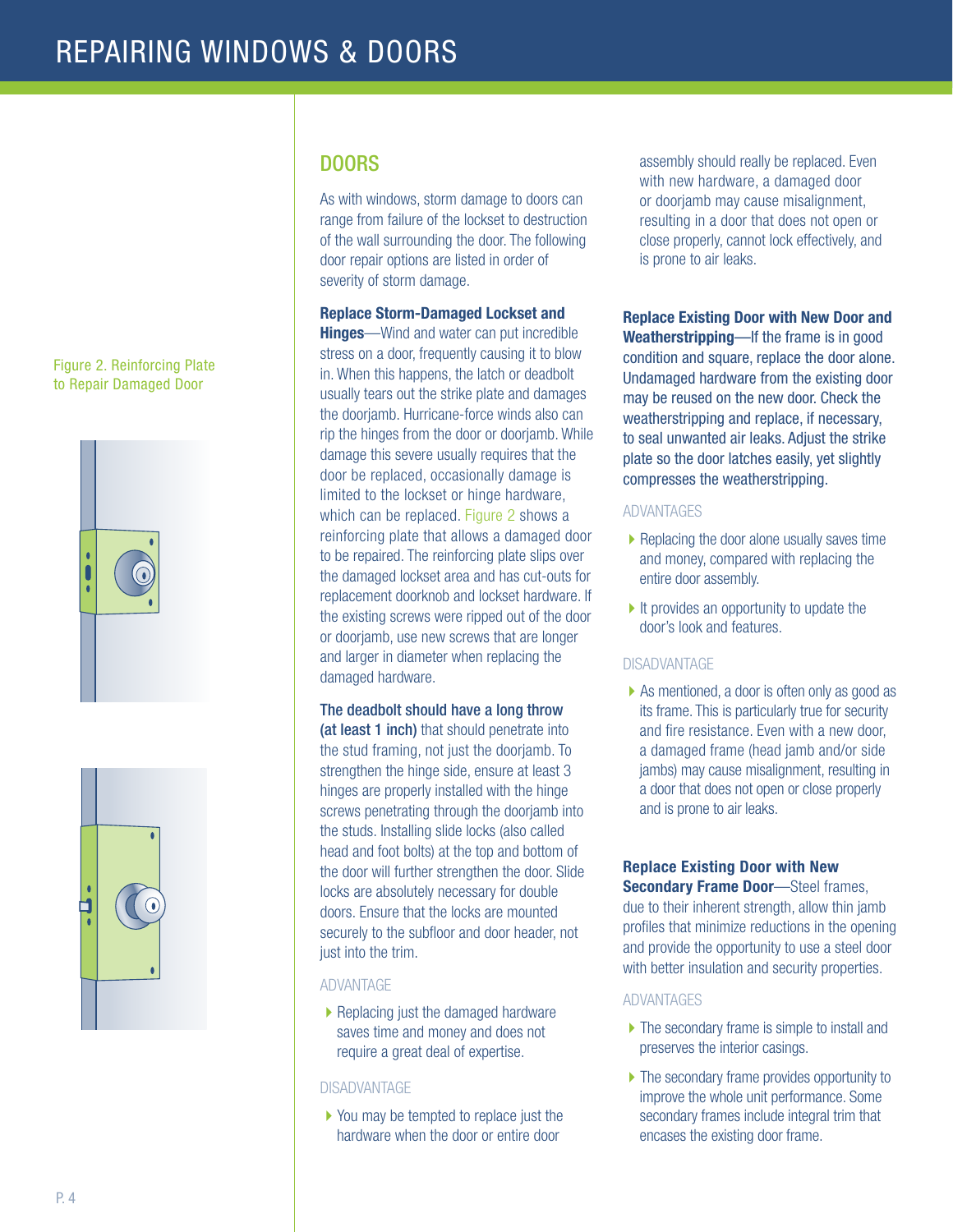#### DISADVANTAGES

- $\blacktriangleright$  Reduces the opening size, which may not be allowed by code.
- $\blacktriangleright$  The adjacent framing must be in good shape.
- $\blacktriangleright$  The new frame must be securely attached to the existing frame.

#### Replace Existing Door with New Pre-Hung

**Door**—Replacing the entire door (including the primary frame) is the only option when the existing doorframe is damaged beyond reasonable repair or when the surrounding wall requires substantial repair or replacement. Regardless of the damage, it is often easier to install a prehung door than it is to install a new door in an existing frame. You also may decide to replace the entire door to update the look, improve functionality, and increase energy efficiency. Exterior doors are commonly available pre-hung. Some units come complete with sidelights, but may require that the rough opening be enlarged as part of wall repairs.

#### ADVANTAGES

- $\triangleright$  A new unit provides the longest useful lifespan and significantly improves energy efficiency.
- $\blacktriangleright$  Existing water leaks may be easier to identify and remedy when the doorframe is removed to expose the rough opening in the wall framing.
- $\blacktriangleright$  Air leakage between the doorframe and the rough opening can be sealed with new, more effective materials, such as lowexpanding foam.
- $\blacktriangleright$  The pre-hung unit eliminates the need to cut holes in the doorframe to fit hinges.

#### **DISADVANTAGE**

 $\triangleright$  A high level of skill is required to install a pre-hung door unit plumb and adjust it to open and close properly.

# STEP 3: Select Replacement Windows and Doors

Select ENERGY STAR qualified doors and windows to reduce your energy bills, increase the comfort of your home, and protect your valuable possessions from sun damage. Also consider upgrading to impact-resistant doors and windows. They will be more likely to withstand damage during future storms. If you do not install impact-resistant doors and windows, hurricane shutters are strongly recommended (see Step 6: Hurricane Shutters).

Careful measurements are crucial to ordering the correct size of window or door. If you are just replacing the sash or door itself, it is fairly straightforward to measure the existing unit. unless severe damage prevents accurate measurement. If this is the case, perhaps your house has other windows of the same type and size that are not damaged. Exterior doors are typically 32 or 36 inches wide.

If you are installing a window or door, measure the rough opening. Generally, the width and height of the window or door should be ½" less than the size of the rough opening. Check with the manufacturer or retailer for measurement recommendations for the particular units you are considering.

# STEP 4: Properly Apply Flashing, Caulking, and Sealants

Window and door openings interrupt the waterproofing of the outside wall and often allow water infiltration. To avoid leaks, homeowners must ensure a continuous, impenetrable barrier or deliberately direct the flow of water with a series of lapped materials, such as flashing. Flashing is one of the longest lasting components of a building system, but installing it properly requires attention to detail. Flashing must be durable, weather resistant, able to accommodate movement, and compatible with adjacent materials.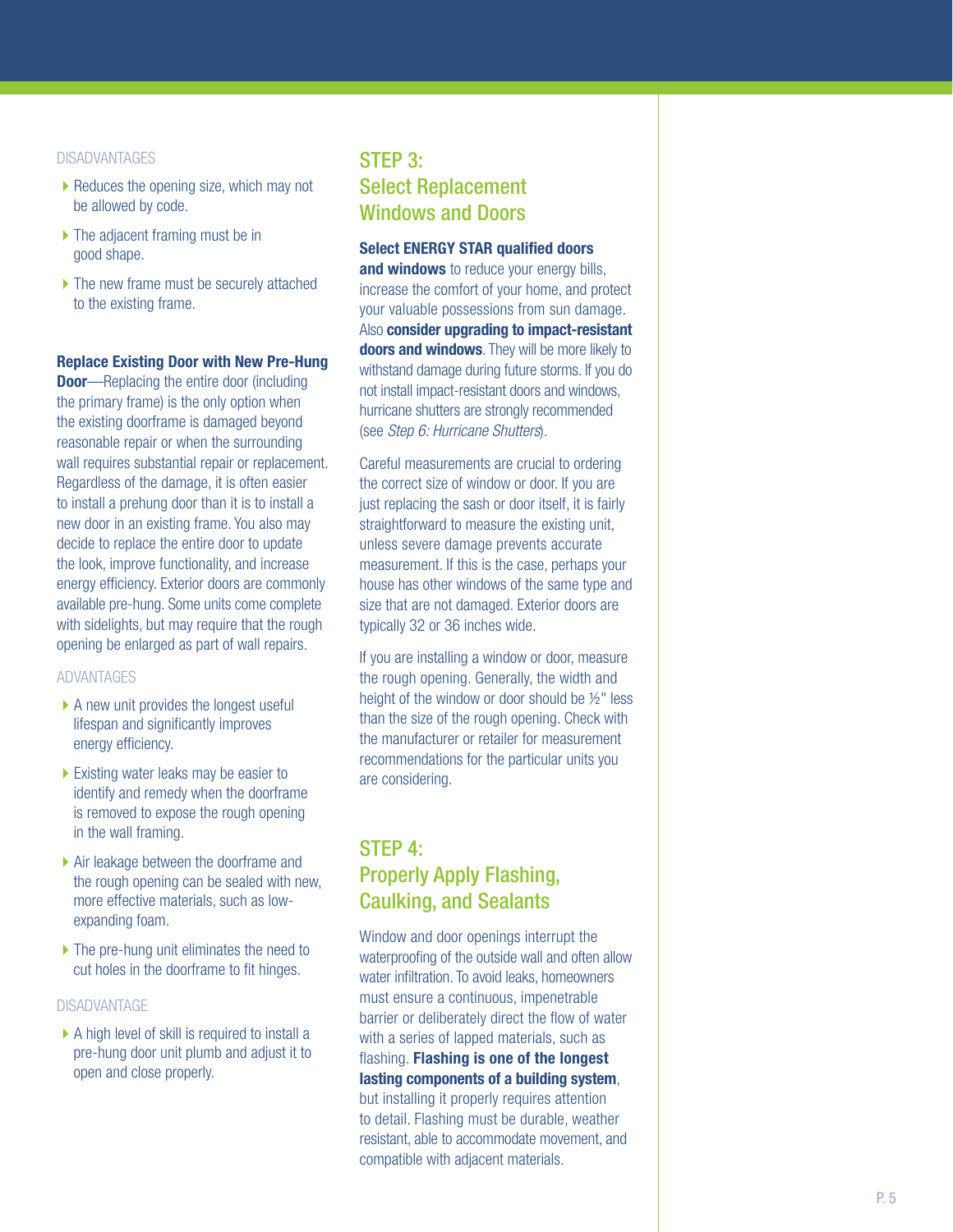The traditional overlapping assembly, composed of multiple layers of flashing, adjusts to movement much like scales on a fish and provides repetitive layers of resistant materials while covering the fasteners with each lap. Overlapping the layer below prevents water from being pushed back up and into the wall during storms with high winds.

The **proper flashing system** varies among window and door types. The introduction of integral nailing flanges has changed the common methods of providing a water barrier. Contact the window and door manufacturers to get their recommended installation and flashing instructions.

Pan flashing for windows and doors can speed installation and result in better protection.

Exterior doors, like windows, are available pre-hung with casings and integral nailing fins. Most doors are produced with extruded metal or polycarbonate sills that resist weather and have a low profile that can be attached flush to the subflooring and, thus, do not require flashing.

When repairing existing windows and doors, you often have the opportunity to examine and repair existing flashing. Removing a window or door may result in the penetration of the moisture barrier, which can be repaired with additional flashing or sealant, depending on the size of the cut-out.

**Figure 3** shows recommended windowsill flashing details for the rough opening. Cut and fold tar paper or housewrap per manufacturer's recommendations. Figure 4 shows windowflashing details. Again, contact the window and door manufacturers for the recommended installation and flashing instructions.

**Caulks and sealants** are barriers to moisture and air infiltration with the ability to accommodate movement. However, not all joints should be caulked; some provide an exit for air or moisture trapped within the wall assembly. There is no single product that is suitable for all uses, nor that provides optimal properties for a specific use. Manufacturers' instructions and technical assistance should be closely followed.

If there is a choice between an installation that does not require caulking and one that does, the caulkless option is most likely the better, more maintenance-free choice.

## STEP 5: **Weatherstrip**

Though sealants provide an uninterrupted barrier between materials, weatherstripping seals while allowing the movement of independently operating components, such as door panels and window sashes. Weatherstripping resists air and water infiltration. It also reduces noise transmission and acts as a barrier to smoke and fire. Three common weatherstripping applications are discussed below.

Install New or Replacement Interlocking Weatherstripping—Interlocking weatherstripping typically requires the modification of the door or window and jamb to provide a pair of aligned components. Older windows and doors commonly employ this type of weatherstripping and simply require replacement of these worn elements. This type allows the door or window to operate without resistance.

#### ADVANTAGE

▶ Provides a very durable seal that does not impede function.

#### DISADVANTAGE

▶ Does not provide for a full contact seal and requires skilled labor for new installations.

## Install New or Replacement Resilient (Compression or Sliding)

Weatherstripping—The resilience of these materials provides the opportunity to accommodate irregular surfaces and those surfaces having a tight seal achieved with full contact. Numerous products are available for this purpose with a wide variety of performance. Compression does not necessarily ensure a tighter seal; manufacturer's recommendations for sizing should be carefully observed.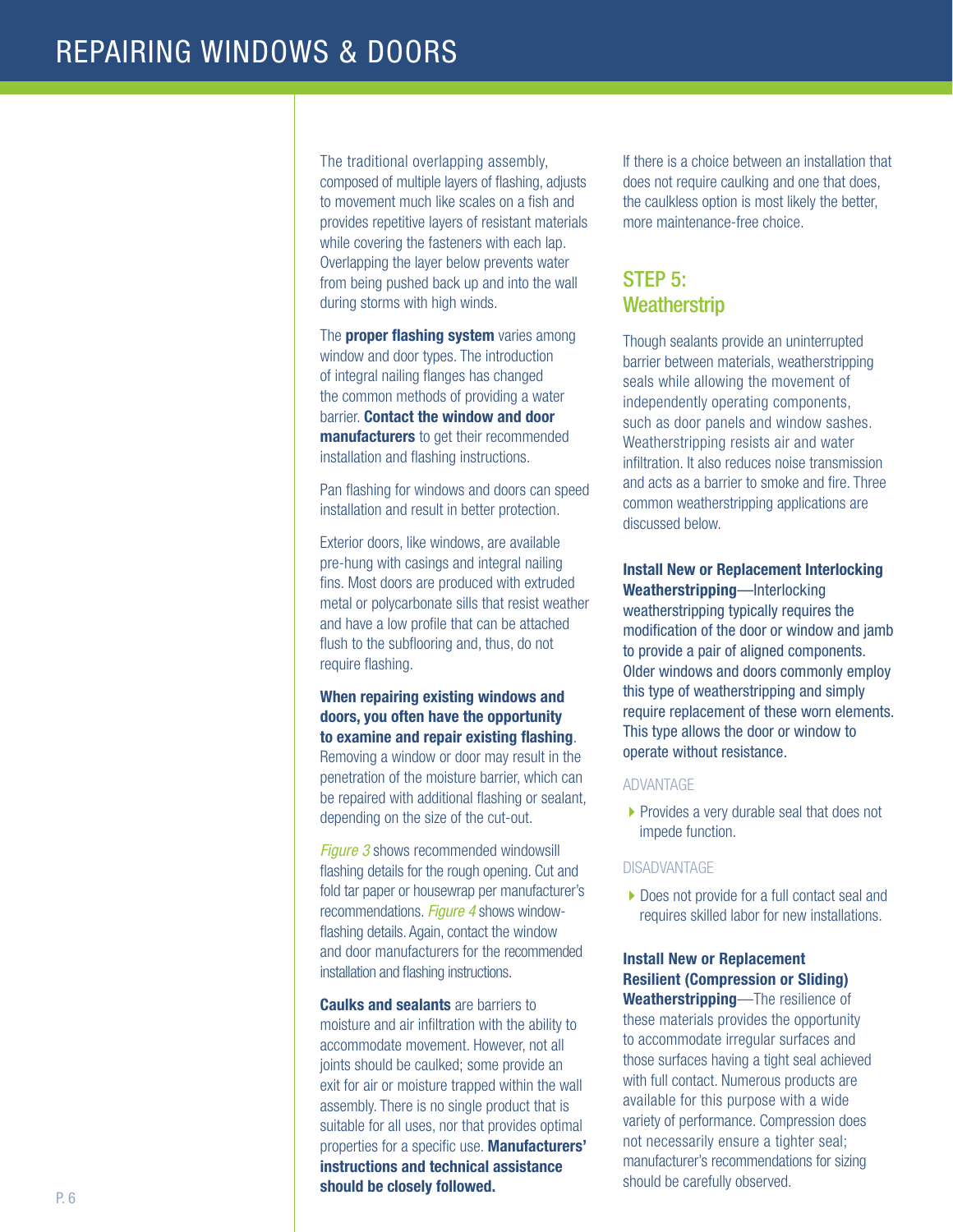#### ADVANTAGES

- $\triangleright$  Compression materials typically provide the tightest seal and, generally, are very durable.
- $\blacktriangleright$  Installation does not typically require a high degree of skill.
- $\blacktriangleright$  New materials employed in sliding seals have significantly improved their durability while providing a tight seal. These materials are often applied to the surface of a door.

#### DISADVANTAGES

- $\blacktriangleright$  Resilient materials may prevent the tight closure of the door or sash, impede the function of hardware, and, generally, are less durable.
- $\blacktriangleright$  Some materials are subject to damage under cold conditions or exposure to natural light.

Install New or Replacement Door **Thresholds**—Thresholds are available in a variety of configurations, which will determine the appropriate type of weatherstripping.

Thresholds that employ a raised stop may continue the compression seal around the full perimeter. Other assemblies work in combination with either sweep or compression seals that are attached to the door unit and compressed against the threshold. Some threshold units with integral seals are undesirable because the seals are subject to damage from foot traffic. A variation of a threshold seal is the automated door bottom that deploys a seal downward when the door is in the closed position.

#### ADVANTAGE

 $\blacktriangleright$  New, durable materials are designed to last many years while improving thermal performance of the assembly.

#### **DISADVANTAGES**

- $\blacktriangleright$  Replacing the entire threshold requires a higher degree of skill.
- $\blacktriangleright$  New, unique designs may prove to be difficult to repair in the future.

Cut and fold tar paper or housewrap per manufacturer's recommendations. Flexible flashing tape is available

that may simplify installation.

#### Figure 3. Window Sill and Jamb Flashing Detail





Cap or head flashing, if not in a building with a continuous secondary weather barrier, must terminate at the top of the wall or below an area protected by a roof overhang.

Flashing

(leave bottom unfastened to lap over nail flange on nearest vinvl siding coursel

> Source: Durability by Design, U.S. Department of Housing and Urban Development



Figure 4. Window Flashing



Bituminous tape overnail flanges at sill

> Source: Durability by Design, U.S. Department of Housing and Urban Development

(all around)